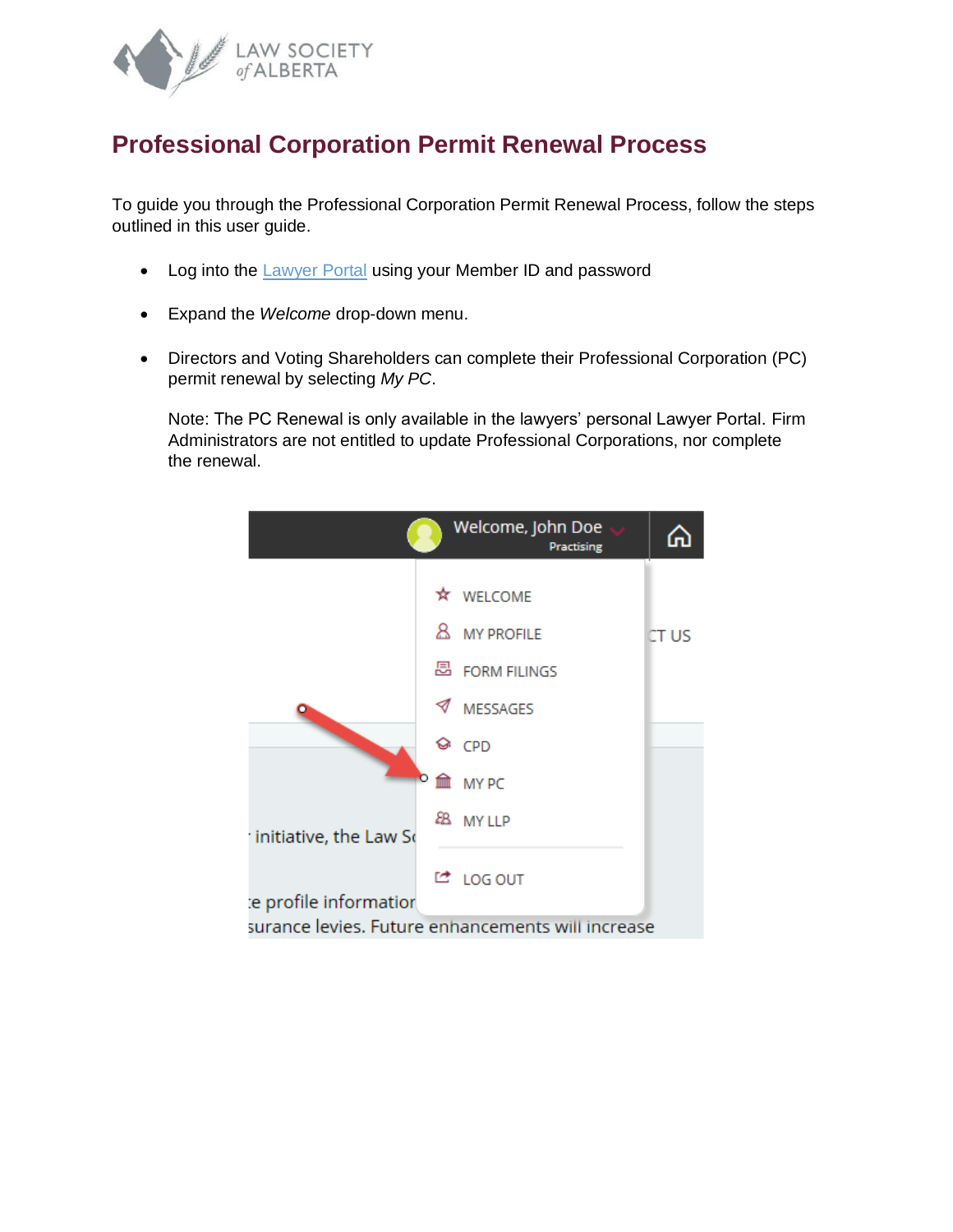

- Click on the *PC Renewal* tab
- The *PC Renewal* must be completed before certifying immediate payment of the renewal invoice

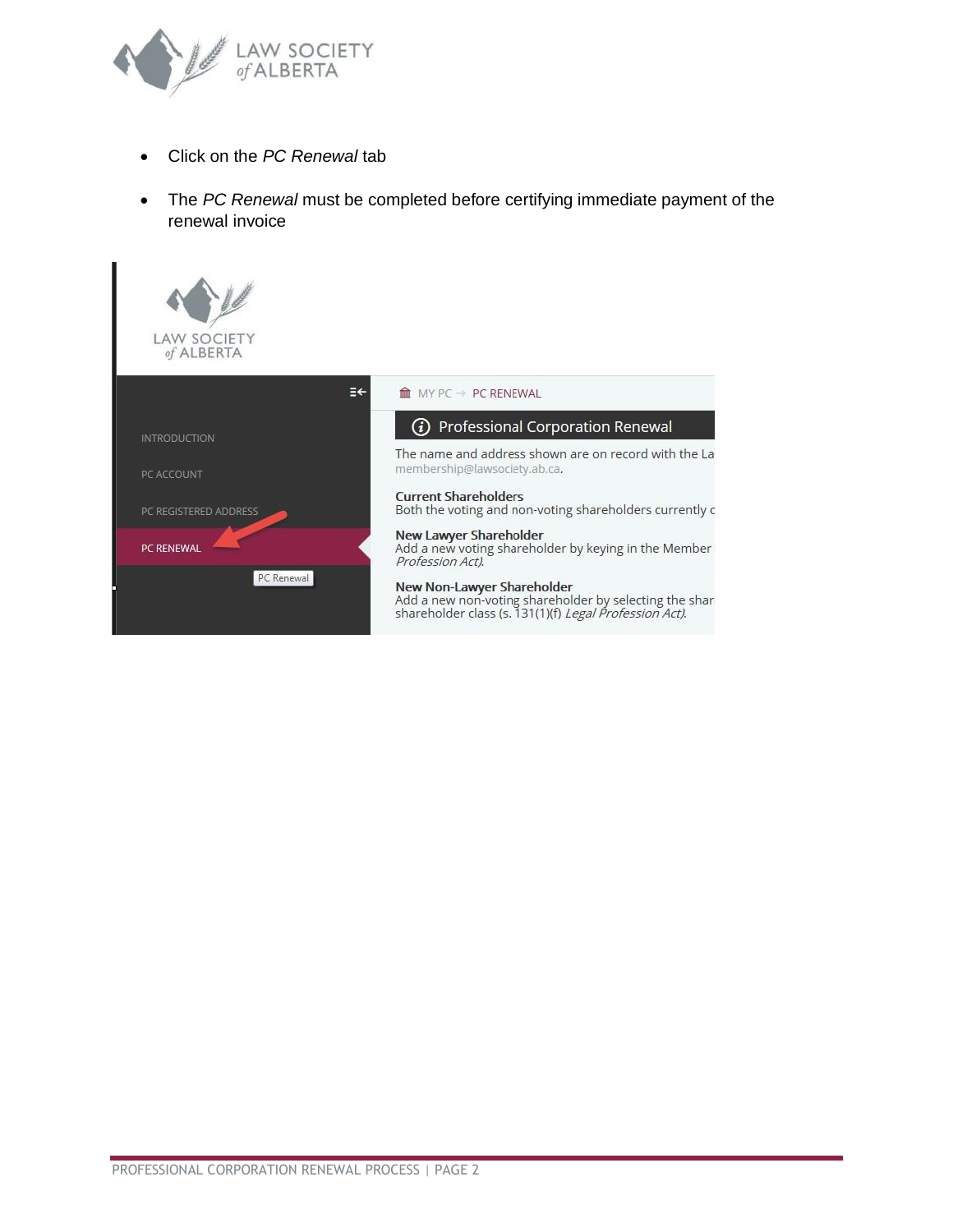

Note: The PC's registered address will be displayed on the renewal tab. Updates to the registered address can be done via the *PC Registered Address* tab. If you are responsible for more than one Professional Corporation, each PC will be displayed individually on the dropdown menu and must be selected and updated separately. This does not update business mailing addresses.

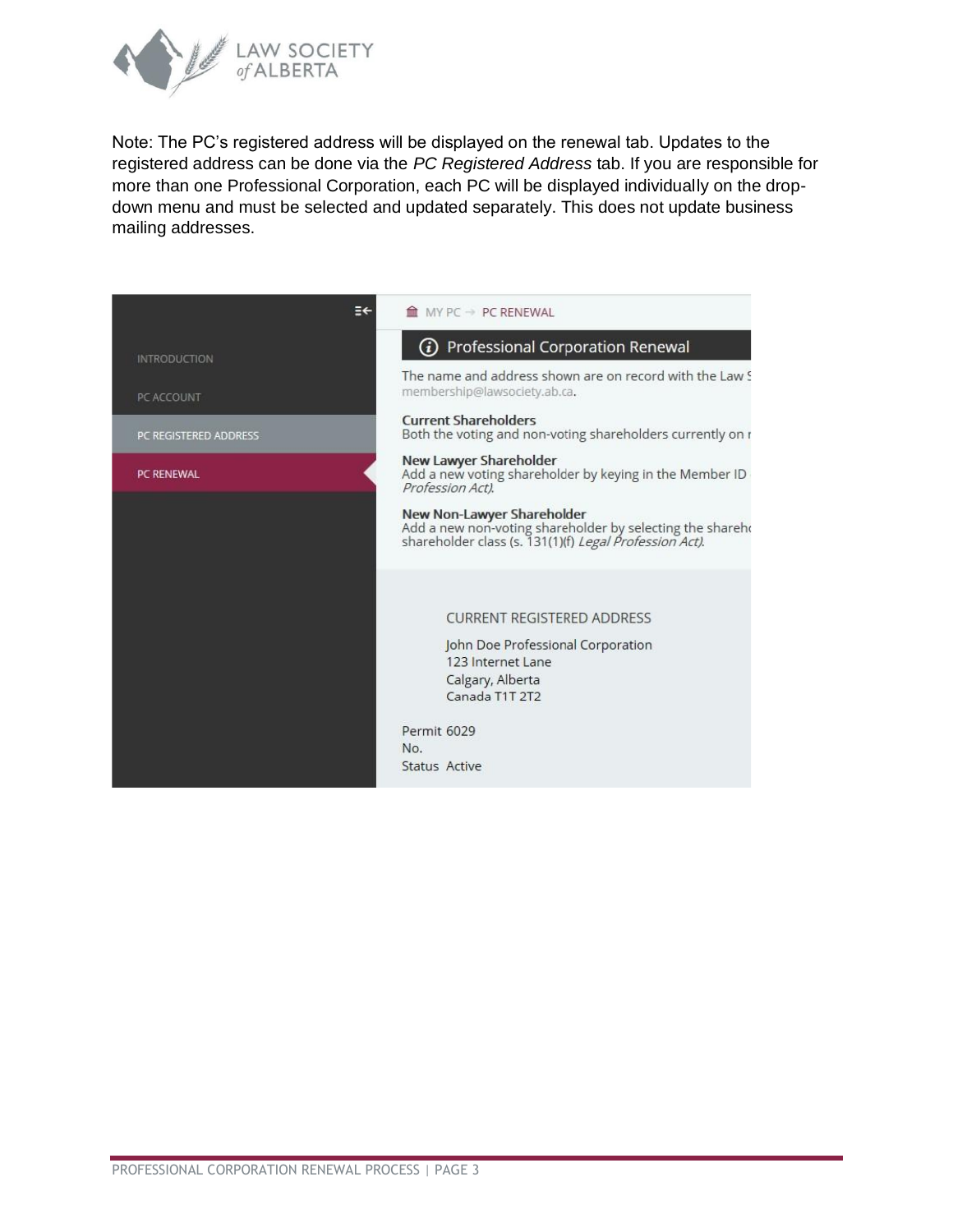

Note: Current Directors and Shareholders will be displayed on the *PC Renewal* tab. You can make changes to the existing Directors and Shareholders by adding or removing.

| <b>INTRODUCTION</b>   | <b><i>i</i></b> Registered Address   |                                                                                                                                                                                                                                       |
|-----------------------|--------------------------------------|---------------------------------------------------------------------------------------------------------------------------------------------------------------------------------------------------------------------------------------|
|                       |                                      | The address shown is the registered address of the PC on record with the Law Society.                                                                                                                                                 |
| PC ACCOUNT            |                                      | You can update the PC's registered address but this does NOT change the business mailing address. To chanj                                                                                                                            |
| PC REGISTERED ADDRESS | Particulars Form.                    |                                                                                                                                                                                                                                       |
|                       |                                      | Note: The registered address cannot be a P.O. Box.                                                                                                                                                                                    |
| PC RENEWAL            | Choose a Professional<br>Corporation | 6029 John Doe Professional Corporation - Active<br>6030 J. Doe Professional Corporation - Active<br><b>CURRENT REGISTERED ADDRESS</b><br>John Doe Professional Corporation<br>123 Internet Lane<br>Calgary, Alberta<br>Canada T1T 2T2 |
|                       | Permit No.                           | 6029                                                                                                                                                                                                                                  |
|                       | Status                               | Active                                                                                                                                                                                                                                |
|                       | NEW REGISTERED ADDRESS               |                                                                                                                                                                                                                                       |
|                       | Street                               |                                                                                                                                                                                                                                       |
| $\lambda$             |                                      | m.                                                                                                                                                                                                                                    |

• To remove, select the trash can under the *Remove* Column.

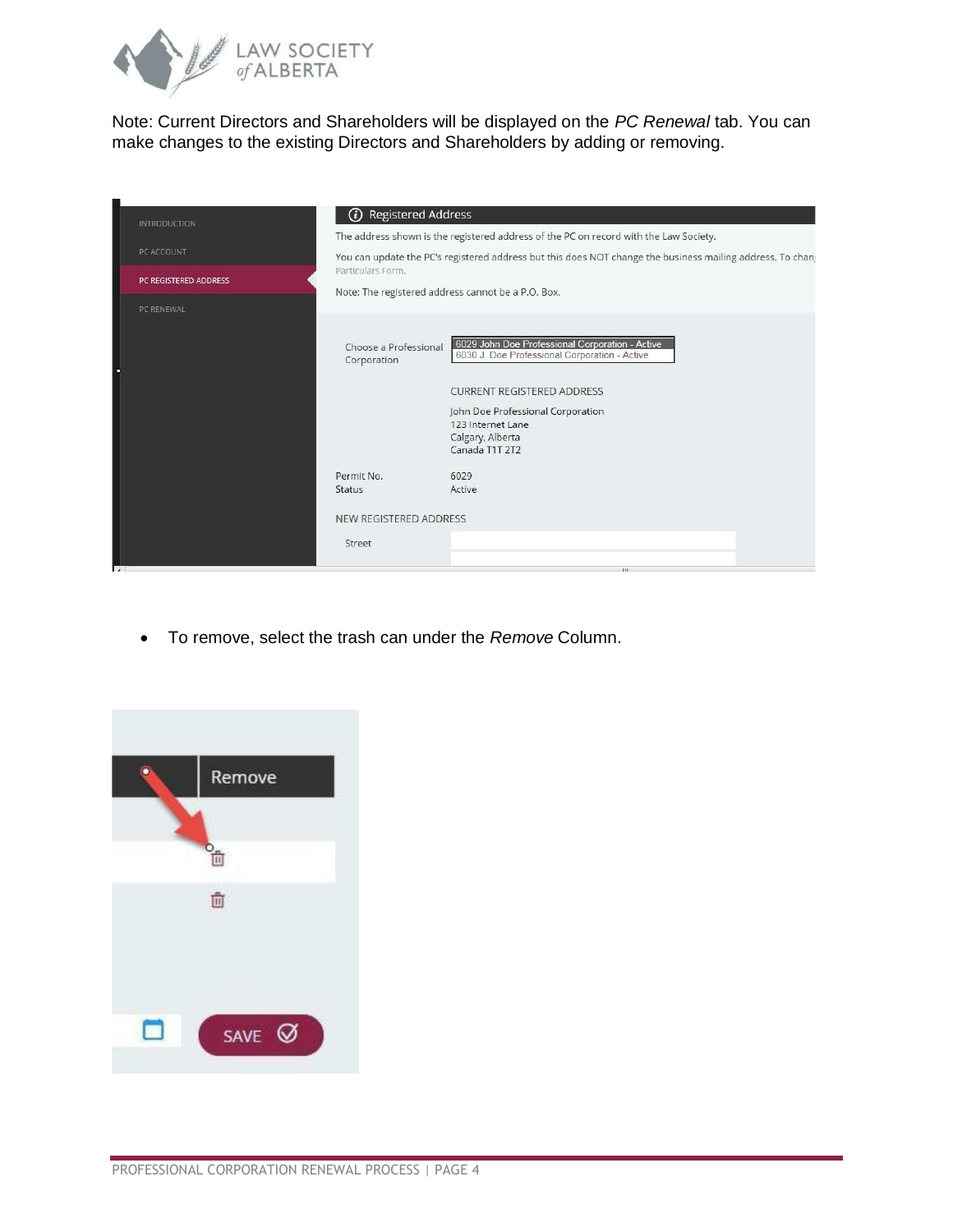

• To add a new Director, enter their last name and click Lookup. Once you have selected the new Director, choose a date from the calendar icon and save.



To add a new Lawyer Shareholder, select the shareholder class from the *Class*

• drop-down menu, enter their last name and click Lookup. Once you have selected the new Lawyer Shareholder, choose a date from the calendar icon, and save.

| NEW LAWYER SHAREHOLDER |              |                                                   |                     |                       |        |
|------------------------|--------------|---------------------------------------------------|---------------------|-----------------------|--------|
| Class                  |              |                                                   |                     |                       |        |
| Voting                 | $\checkmark$ | Enter Shareholder last name here and click Lookup | LOOKUP <sub>Q</sub> | <b>Effective Date</b> | SAVE Ø |
|                        |              |                                                   |                     |                       |        |

• To add a new Non-Lawyer Shareholder, select the shareholder class from the *Class* drop-down menu, enter their first and last name, select a date from the calendar icon, and save

| Class                  | <b>First Name</b>          | Last Name | Effective             |        |
|------------------------|----------------------------|-----------|-----------------------|--------|
| Non Voting Minor Child | $\checkmark$<br>First Name | Last Name | <b>Effective Date</b> | SAVE Ø |

Professional Corporation Director and Shareholder Requirements:

- There is a minimum of one Director and Voting-Shareholder.
- Directors and Voting-Shareholders must hold active statuses with the Law Society of Alberta.
- Non-Voting Shareholders must belong to a permitted shareholder class (s. 131(1)(f) *[Legal Profession Act](https://www.lawsociety.ab.ca/regulation/act-code-and-rules/)*).
- The renewal form must be certified and confirmed for the renewal to be submitted successfully.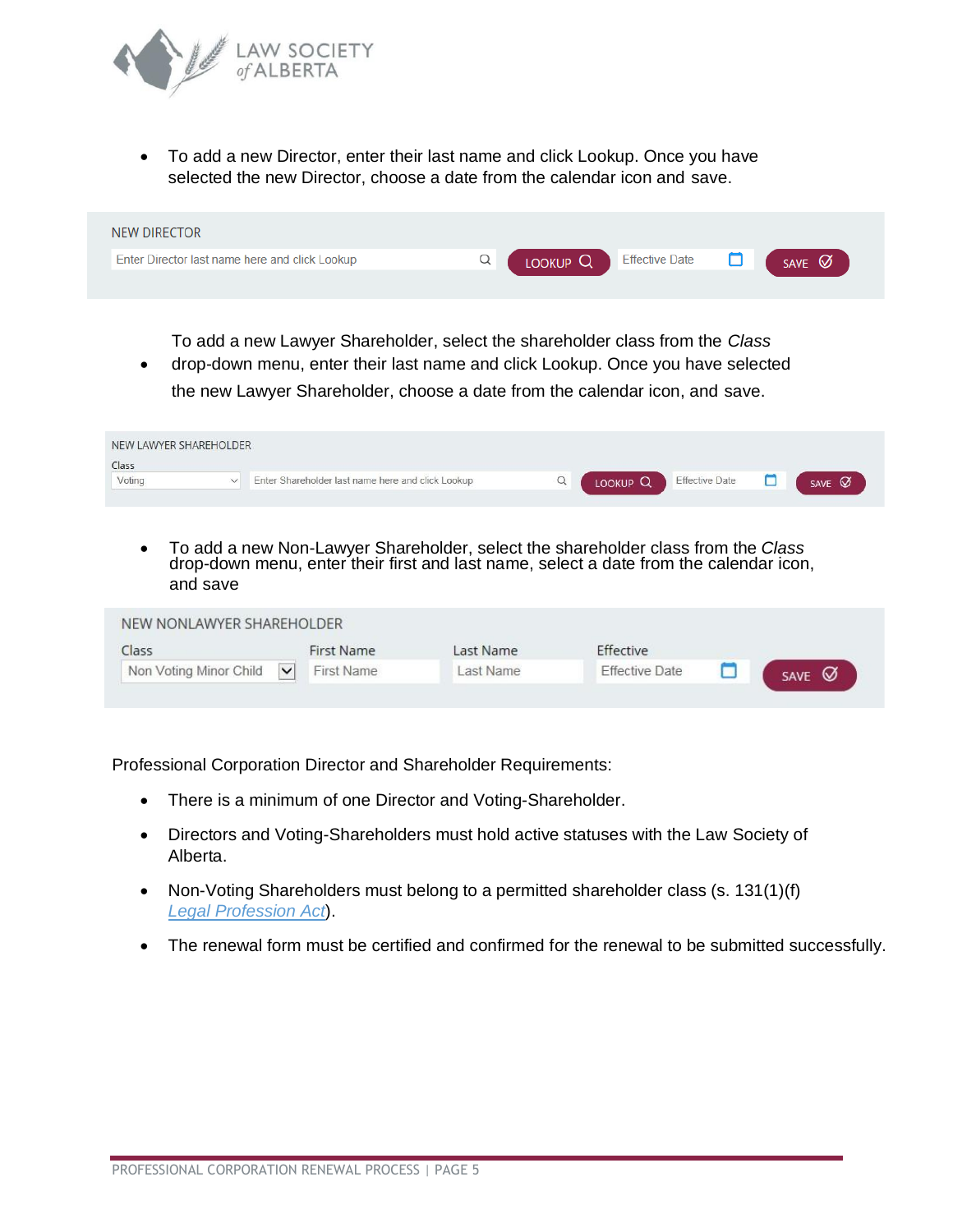

## RENEWAL APPLICATION FOR 2019

1. The corporation is in good standing with the registrar of Corporations under the Business Corporations Act.

2. Pursuant to section 131(3) of the Legal Profession Act, the legal and beneficial ownership of all issued voting shares must be vested in one or more active members of the Society, all issued non-voting shares must be vested in persons within the classes prescribed, and all Directors of the Corporation must also be active members of the Society. All shareholders (legal, beneficial, voting and non-voting) and all Directors are listed in the Shareholders.

3. Each of the persons who will carry on the practice of a barrister and solicitor on behalf of the Corporation is an active member of the Law Society of Alberta.

4. I am an active member of the Law Society of Alberta and a Director of the Corporation.

O I certify to the best of my knowledge all information contained in this Renewal Application is true and correct.

Changes are not permitted once you have confirmed.

CONFIRM Ø PRINT &

Once the renewal form is certified and you have clicked Confirm, you will be re-directed to the PC Account tab to certify your renewal invoice. Payment can be made using Electronic Bill Payment (EBP), and the Account Number is listed on your invoice. Your permit will be available once your annual renewal has been confirmed, and the Law Society has received and processed your payment.

| $\text{R}$ my profile $\rightarrow$ account fees                                                                                                                   |               |              |  |  |
|--------------------------------------------------------------------------------------------------------------------------------------------------------------------|---------------|--------------|--|--|
| <b>1</b> Outstanding Fees                                                                                                                                          |               |              |  |  |
| Review your Invoice for completeness, choose a Payment Method and follow the instructions to complete your payment.                                                |               |              |  |  |
| Invoice<br><b>Date</b><br>Oct-07-2020<br>588196                                                                                                                    |               |              |  |  |
| <b>Description</b><br>Qty                                                                                                                                          | <b>Amount</b> | <b>Total</b> |  |  |
| Professional Corporation Permit Renewal Fee<br>1                                                                                                                   | 210.00        | 210.00       |  |  |
|                                                                                                                                                                    | Sub Total     | 210.00       |  |  |
|                                                                                                                                                                    | GST 5%        | 10.50        |  |  |
|                                                                                                                                                                    | Total         | 220.50       |  |  |
| CHOOSE YOUR PAYMENT METHOD                                                                                                                                         |               |              |  |  |
| <b>C</b> Electronic Bill Payment (EBP)                                                                                                                             |               |              |  |  |
| TERMS AND CONDITIONS                                                                                                                                               |               |              |  |  |
| <b>Terms &amp; Conditions</b>                                                                                                                                      |               |              |  |  |
| The Law Society of Alberta is the self governing body for Alberta's<br>lawyers. Its authority comes from Alberta's Legal Profession Act.                           |               |              |  |  |
| Completing the web payment form and clicking on I Accept represents<br>a binding agreement to pay. The Law Society of Alberta shall confirm<br>receipt of payment. |               |              |  |  |
| <b>ACCEPTANCE OF TERMS</b>                                                                                                                                         |               |              |  |  |
| By clicking I Accept, I agree to all the terms and conditions.                                                                                                     |               |              |  |  |
| DECLINE<br><b>IACCEPT</b>                                                                                                                                          |               |              |  |  |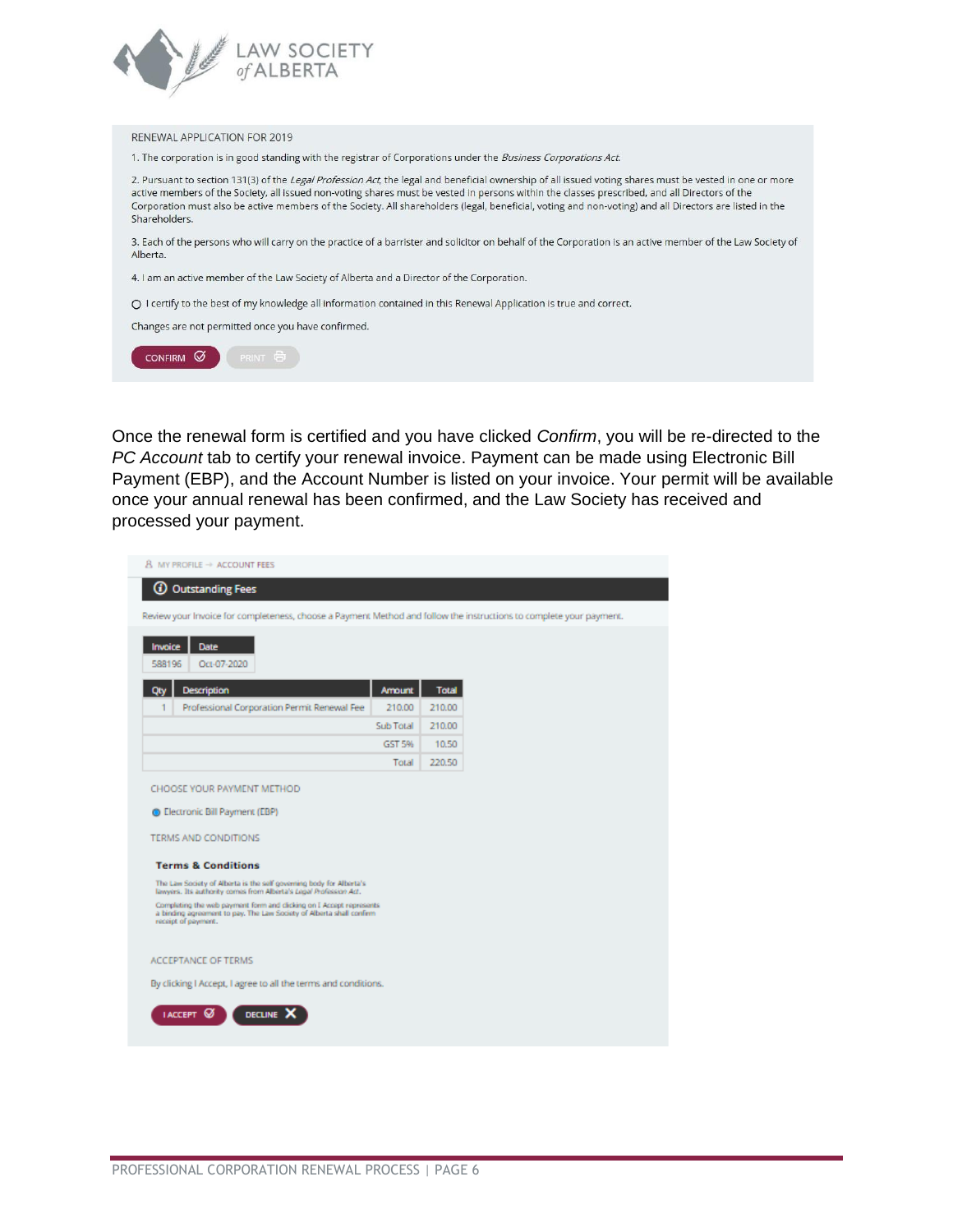

 $\underline{B}$  MY PROFILE  $\rightarrow$  ACCOUNT FEES

## (1470) If you wish to continue, click I Certify. Select Cancel to return to the main account page.

| Invoice | Date               | <b>Account Number</b>                       |                  |              |
|---------|--------------------|---------------------------------------------|------------------|--------------|
| 588824  | Oct-07-2020        | Law Society of Alberta                      | 4184             |              |
| Qty     | <b>Description</b> |                                             | Amount           | <b>Total</b> |
| 1       |                    | Professional Corporation Permit Renewal Fee | 210.00           | 210.00       |
|         |                    |                                             | <b>Sub Total</b> | 210.00       |
|         |                    |                                             | GST 5%           | 10.50        |
|         |                    |                                             | Total            | 220.50       |

PAY BY ELECTRONIC BILL PAYMENT (EBP)

Allow 3-5 business days from the date of payment for processing.

## Certification

By clicking I certify, I have or I will, remit payment to the Law Society of Alberta immediately and I acknowledge that my failure to do so may result in further action being taken by the Law Society as deemed necessary.



| Invoice<br>Date<br>Payee<br>588824<br>Oct-07-2020<br>Law Society of Alberta | <b>Account Number</b><br>4184 |              |  |
|-----------------------------------------------------------------------------|-------------------------------|--------------|--|
| <b>Description</b><br>Qty                                                   | Amount                        | <b>Total</b> |  |
| 1<br>Professional Corporation Permit Renewal Fee                            | 210.00                        | 210.00       |  |
|                                                                             | Sub Total                     | 210.00       |  |
|                                                                             | GST 5%                        | 10.50        |  |
|                                                                             | Total                         | 220.50       |  |
| Payments                                                                    |                               |              |  |
|                                                                             | <b>Balance Due</b>            | 220.50       |  |